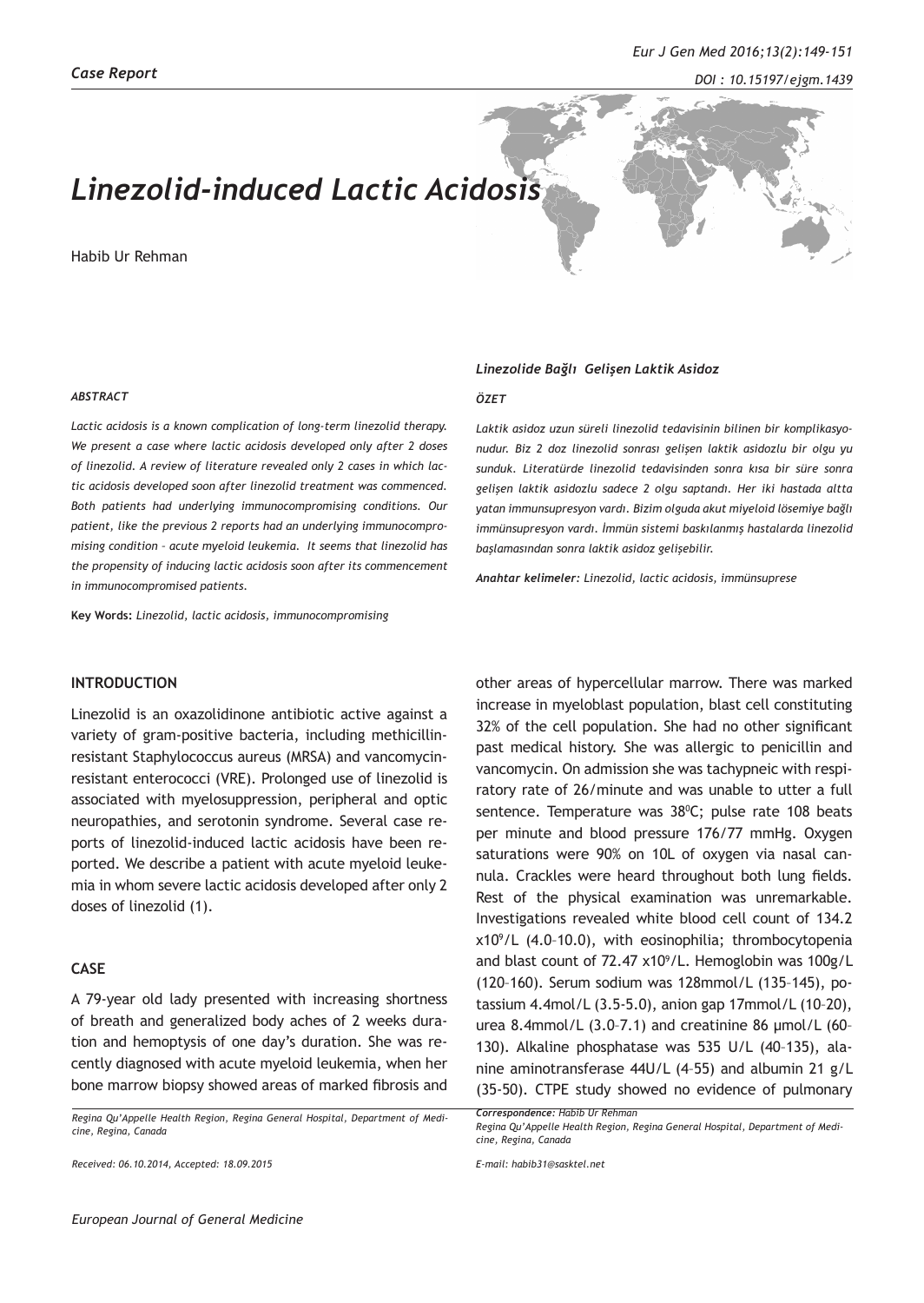embolism but showed bibasilar consolidation , more pronounced at the right base. Early airspace changes were seen in the right middle lobe and lingula. Brain natriuretic peptide (BNP) was 82 ng/L (<100). Arterial blood gases on 15 liters oxygen via a non-rebreather mask showed a pH of 7.38 (7.35-7.45), pCO<sub>2</sub> of 35mHg (33-45) and pO<sub>2</sub> of 64mmHg (75–100). Blood cultures were drawn and intravenous levofloxacin and linezolid were commenced. After an initial improvement, she decompensated the following day and became extremely tachypneic and short of breath. Repeat arterial blood gases at this stage showed marked lactic acidosis. Her pH was 7.13, pCO $_{\rm _2}$  38 mmHg and  $pO_2$  63 mmHg on a rebreather mask. Whole blood lactate levels were 11.1mmol/L (0.5–1.6). Serum sodium dropped to 121 mmol/L, potassium rose slightly to 5.2 mmol/L, urea and creatinine also increased to 11.5 mmol/L and 118 µmol/L respectively. More significantly, anion gap was 25 mmol/L at this stage. She had received two 600mg doses of linezolid by then.

Linezolid was discontinued and transfer to intensive care was considered. But in view of poor prognosis due to underlying leukemia, family decided to change her code status to compassionate care. She died the same evening.

## **DISCUSSION**

Linezolid is an oxazolidinone antibiotic active against a variety of gram-positive bacteria, including methicillinresistant Staphylococcus aureus (MRSA) and vancomycin-resistant enterococci (VRE). It is also active against nocardia species and mycobacterium. FDA has approved linezolid for the treatment of VRE bacteremia, E. faecalis, nosocomial and community-acquired pneumonias caused by S. aureus and Streptococcus pneumonia, and skin infections (1).

Prolonged use of linezolid is associated with myelosuppression, peripheral and optic neuropathies, and serotonin syndrome (2). Linezolid-induced lactic acidosis was first reported in 2003 by Apodaca et al (3). Several case reports have appeared in literature since then. In these case reports, lactic acidosis developed after several weeks use of linezolid but a few cases have been reported when lactic acidosis developed after a few days of antibiotic use. In our patient, severe lactic acidosis developed after only 2 doses of linezolid.

Type-A lactic acidosis develops as a result of tissue hypoperfusion and severe tissue hypoxia as seen in septic and cardiogenic shocks. Type-B lactic acidosis is associated with renal and liver failures, diabetes mellitus, alcoholism, cancer, and use of certain drugs like biguanides and nucleoside reverse transcriptase inhibitors. Our patient, although septic, was not in shock and had no evidence of acute renal or liver failure. She had no history of diabetes mellitus and was not taking any medications other then linezolid associated with lactic acidosis. Although cancer (especially leukemia) might be a valid explanation for lactic acidosis, as malignant cells mainly rely on glycolysis to produce energy, normal acid base balance before the start of linezolid, temporal association of linezolid use with the development of lactic acidosis, and no other explanation for a rise in lactate levels makes linezolid the most likely cause of lactic acidosis in her case.

Linezolid inhibits bacterial protein synthesis by binding to 50S ribosomal unit (4). It is postulated that linezolid causes mitochondrial toxicity by inhibiting protein synthesis. In addition, 2 of the 3 patients with linezolid-induced lactic acidosis showed polymorphism in the mitochondrial 16S rRNA. One of these patients was found to have a homoplasmic A2706G polymorphism and the other was found to have a homoplasmic G3010A polymorphism. Same authors found A2706G polymorphism in 38% of 101 control subjects and G3010A polymorphism in 17% of 100 control subjects (5). Since A2706G and G3010A polymorphism is common in control subjects, linezolid-induced lactic acidosis would be expected to be a much more common complication than reported in the literature (6).

In most of the previously reported cases, lactic acidosis developed after prolonged use of linezolid but 2 cases have been reported where lactic acidosis developed between 4 hours and 4 days of initiation of linezolid (7,8). Both of these patients were immunosuppressed, one a recipient of liver transplant and presumably on immunosuppressive therapy and the other with a history of hepatitis-C associated cryoglobulinemia and treated with lowdose steroids. The second patient was however, treated with high dose steroids 3 weeks before for acute nephritic syndrome. Like these 2 patients, our patient was also immunosuppressed due to her acute myeloid leukemia. It therefore, seems that although linezolid-induced lactic acidosis develops after a prolonged course of antibiotic in most cases, it may develop soon after initiation of therapy in immunocompromised patients. Acid-base status should therefore, be closely monitored in patients treated with linezolid especially if they have an underlying imunocompromising condition.